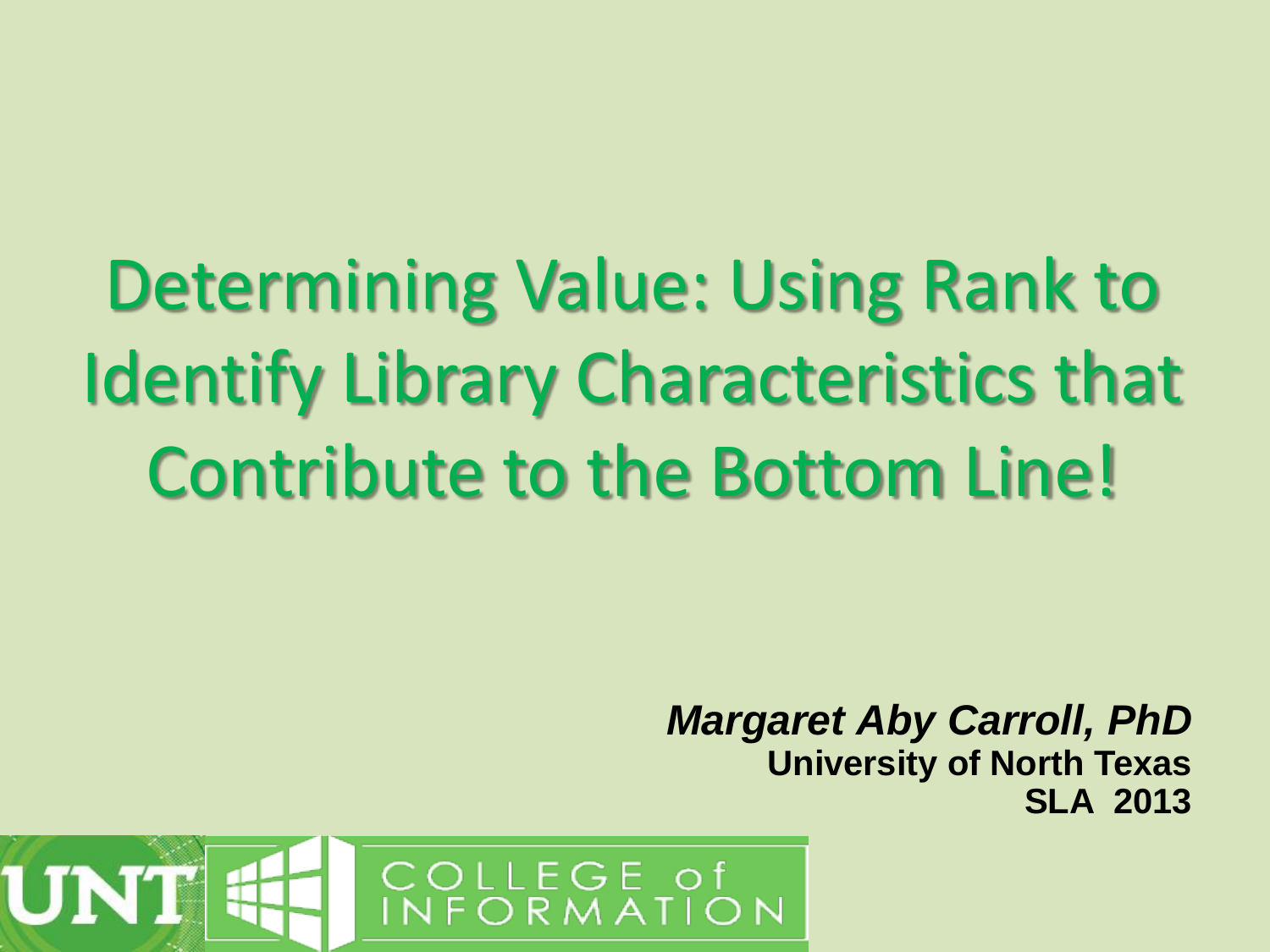# Why Rank?

- Rank could be used to operationalize values of profitability distinguishing high vs low performing organizations
- Rank could be based on many different "measures of success"
- Rank could be used as the dependent variable when statistically analyzing data

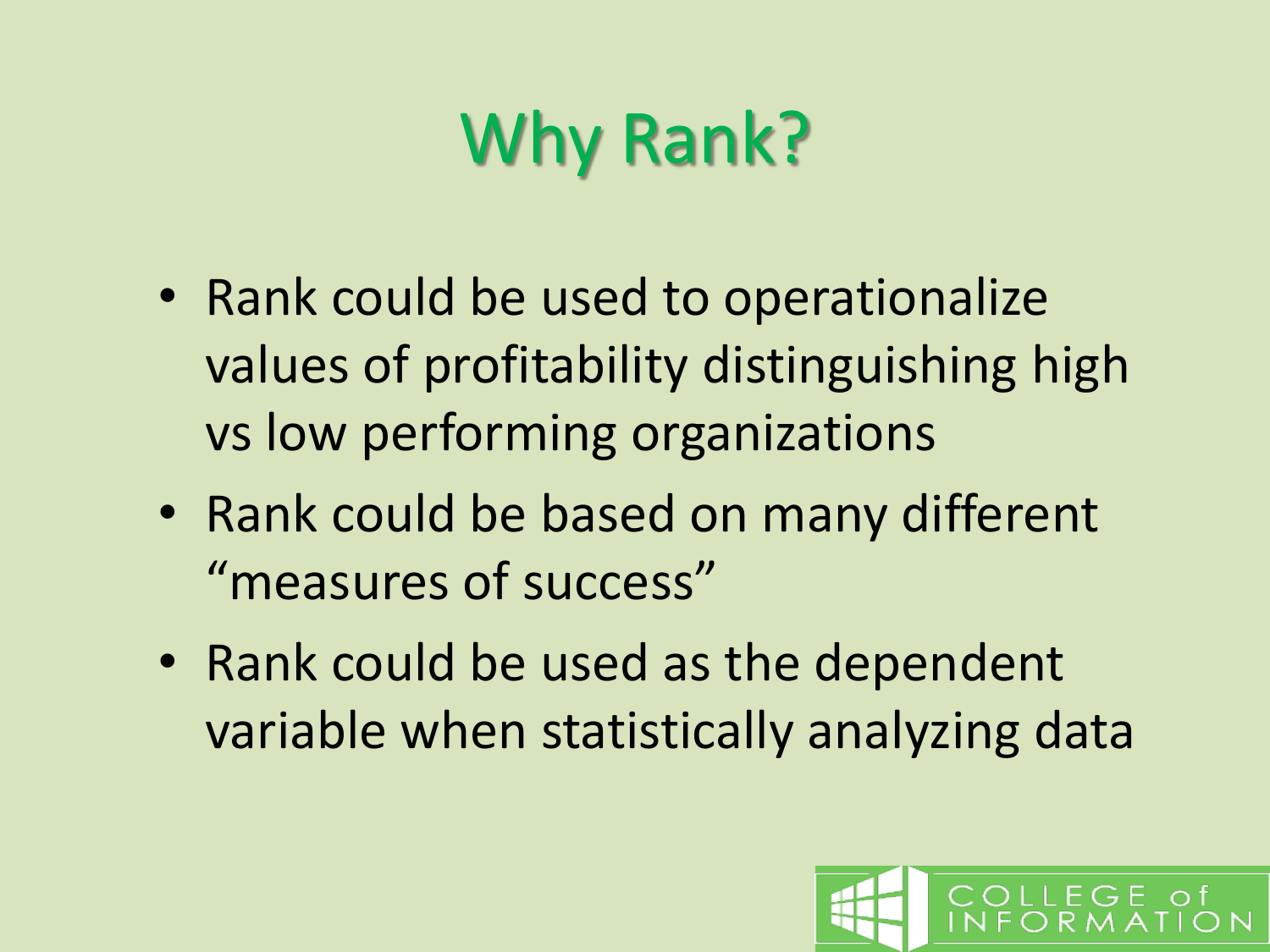# Why Law Firms?

- Law firms are information intensive and deal principally in knowledge work
- Law firms workforce is knowledge workers
- Lawyers' productivity and efficiency is greatly influenced by the confidence they have in the information they use
- Information intensive industries are more likely to improve their productivity than non-information intensive ones
- Financial data and rankings of highly profitable private law firms are readily available in the public domain as the annual AM LAW 200

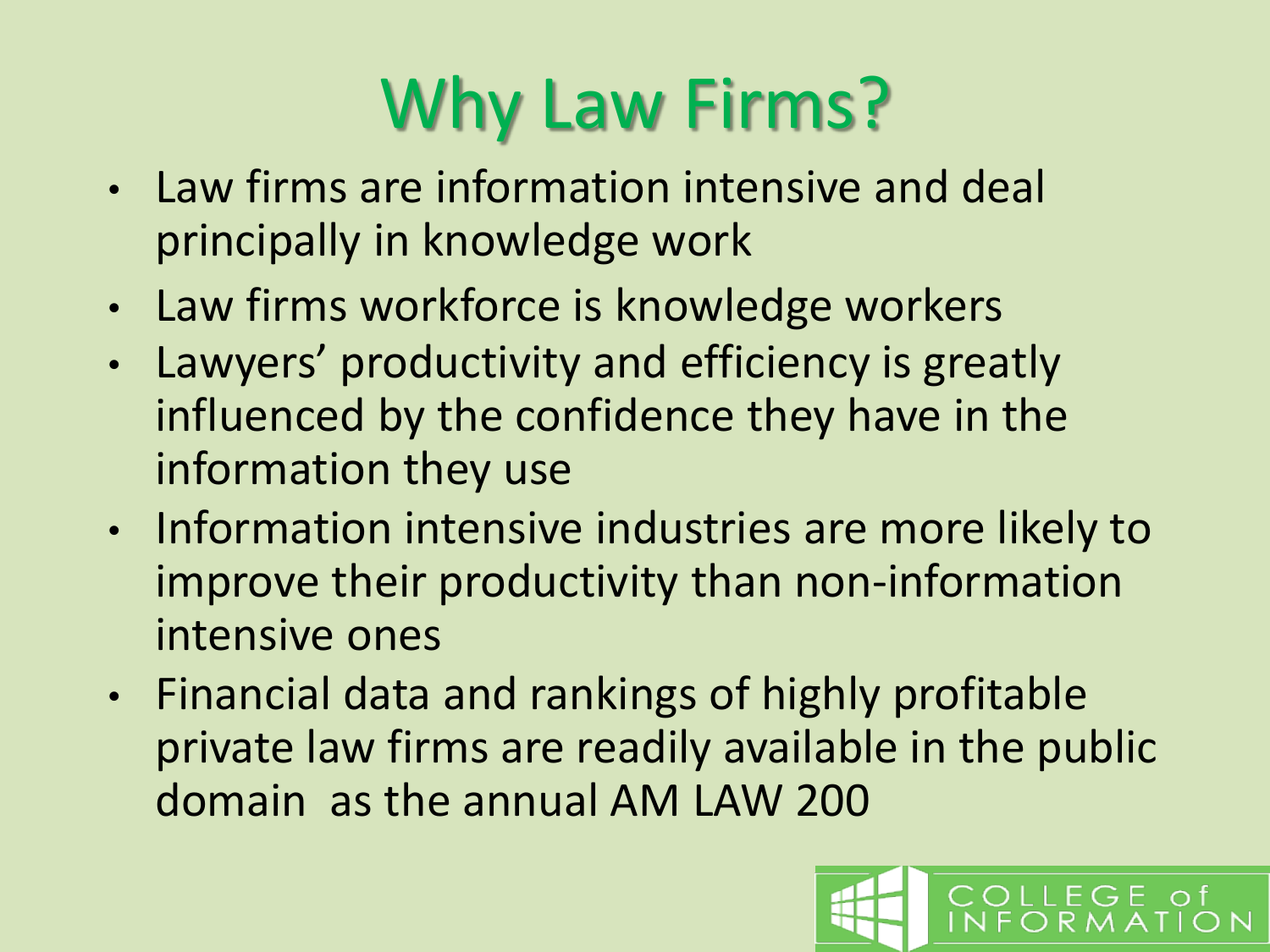# Research Objectives

- 1. To determine if libraries at Am Law firms are different from other law libraries
- 2. If Am Law firm libraries are different, which differences, if any, are related to firm profitability
- 3. To determine the extent to which law libraries serving firms ranked higher in the Am Law 200 were different from firms ranked lower on the Am Law 200 list

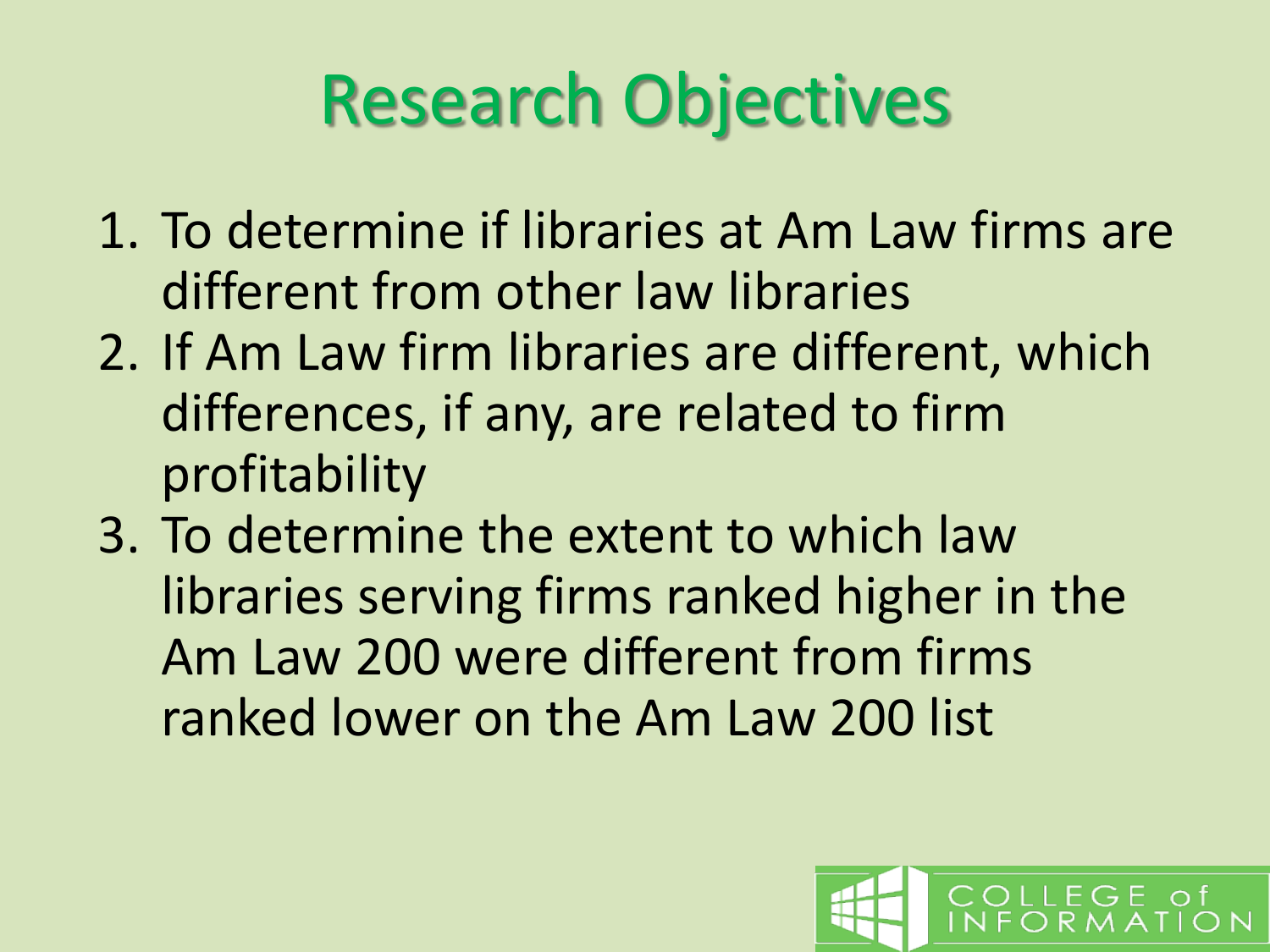### Theoretical Framework

- Productivity served as the theoretical construct for this study. It is important because high productivity is associated with competitive advantage which can ensure an organization's viability and sustainable market share.
- Outcomes benchmarking served as the theoretical framework for the design of the study.

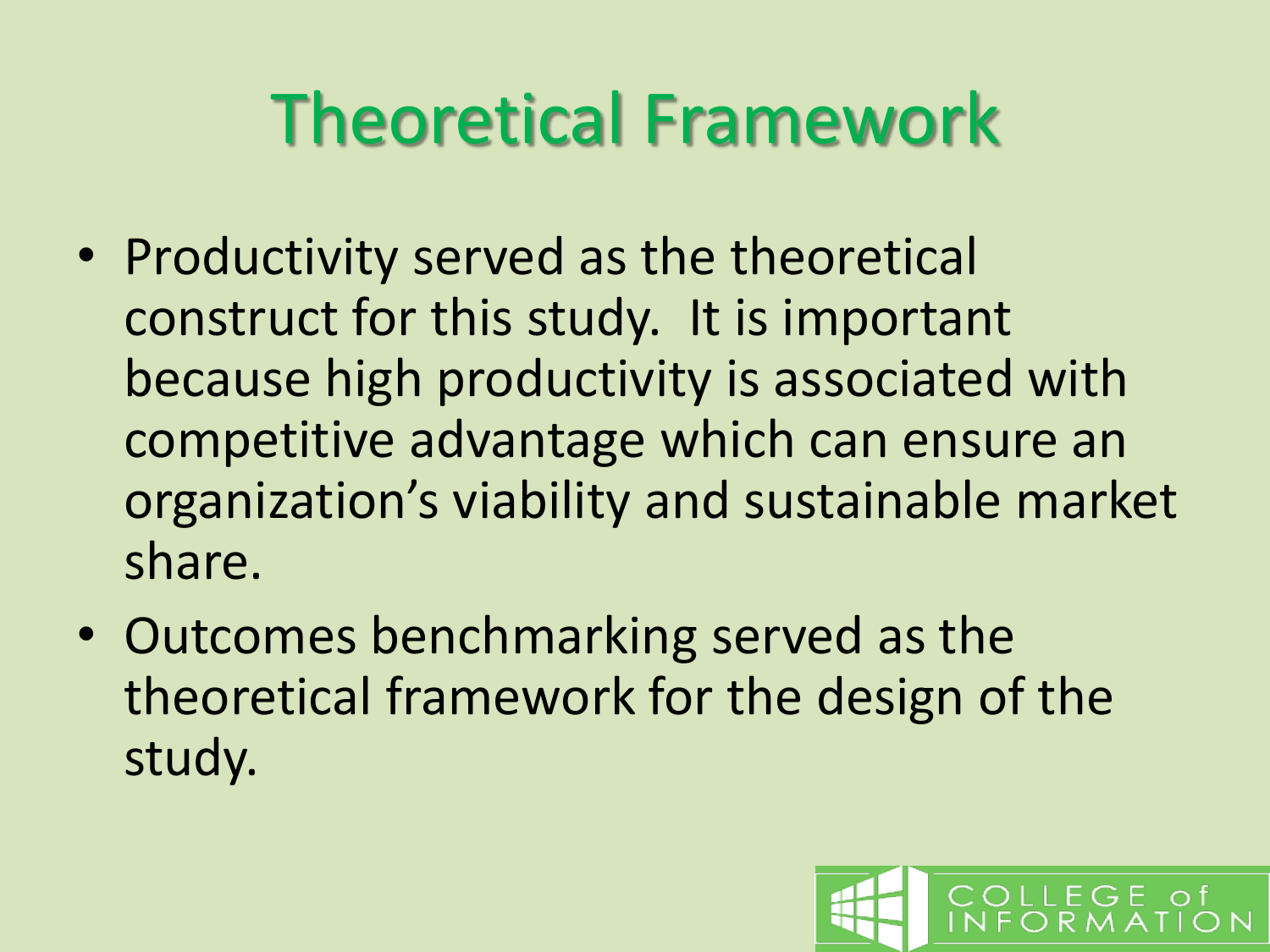### Research Design

- A combined qualitative (descriptive) and quantitative (relational) approach was used.
	- Industry standard benchmarks for select private law firm characteristics were compared to characteristics of libraries serving the Am Law 200
	- 26 law firm characteristics were statistically tested to determine their significance in relation to Revenue per Equity Partner rank

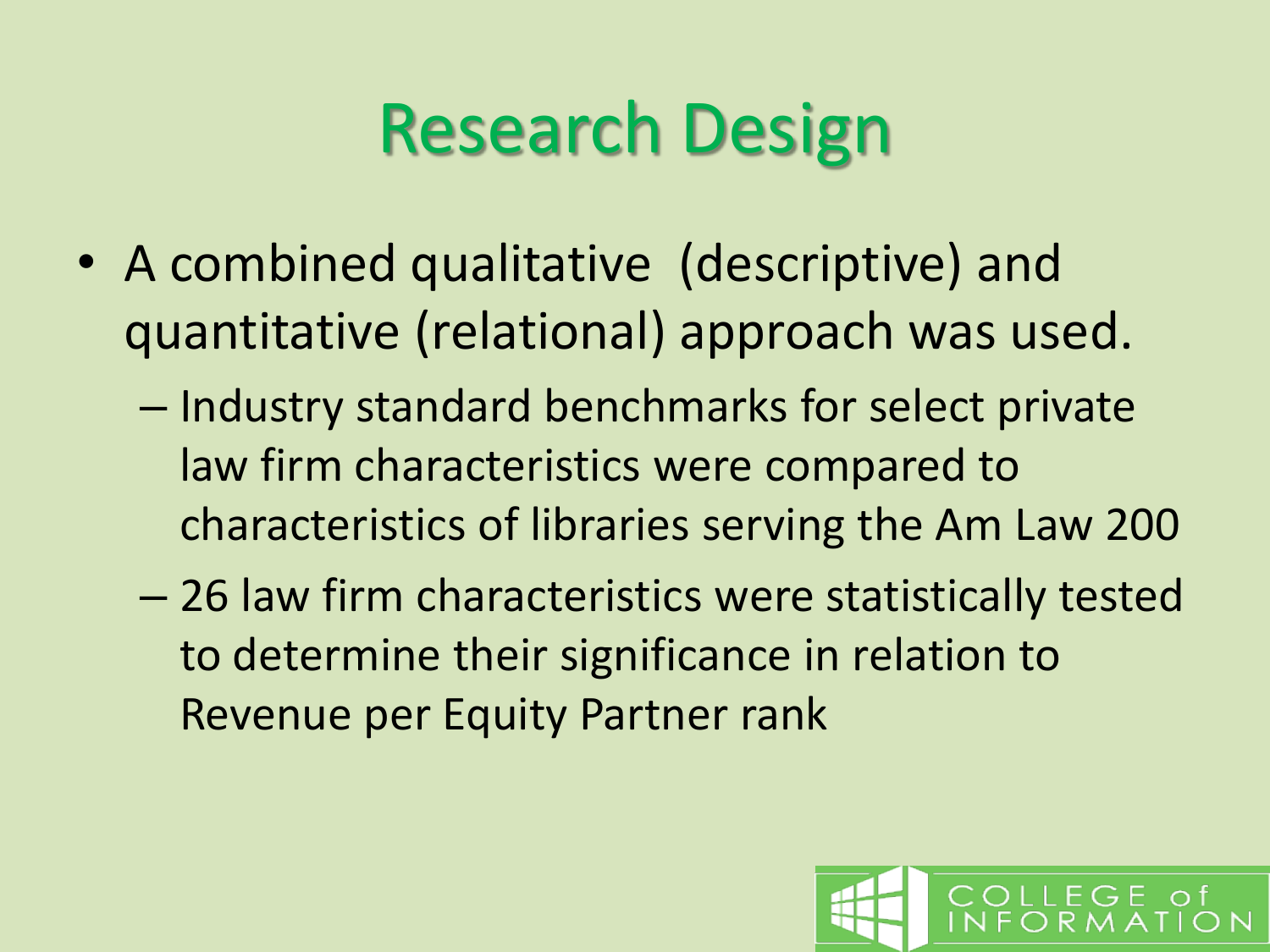# Survey Methodology

- Survey sample population = 179 firms
- Survey questions developed from analysis of prior law library studies
- Pilot study resulted in several changes to questionnaire
- Study was tested for validity and reliability
- Announcement letter sent by law library expert Dr. Yvonne Chandler
- Online survey (Survey Monkey) sent to Law Library Administrators – open 3 weeks
- Adjusted response rate was 28.5% (n=51)

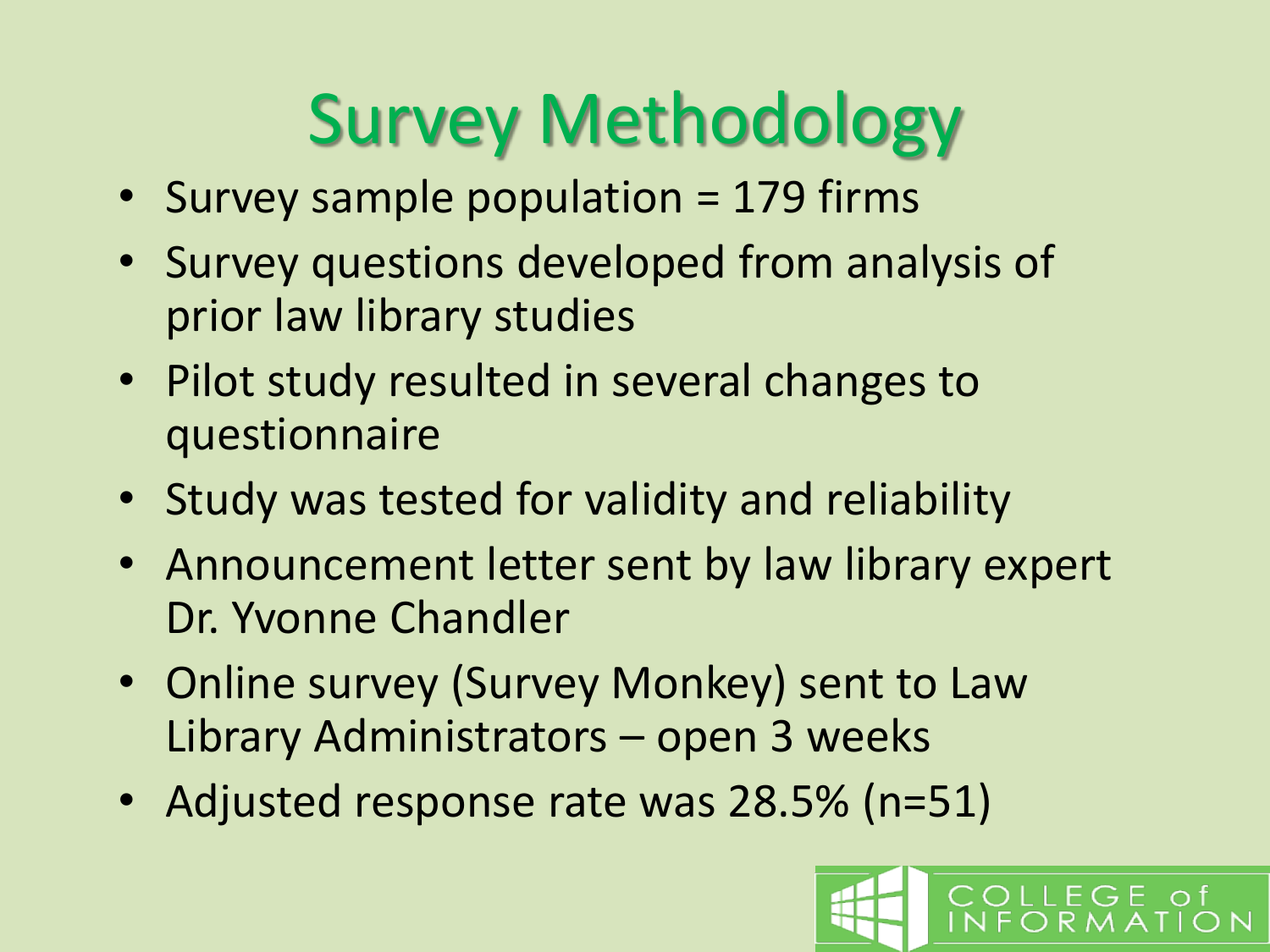#### Survey Findings

- Four similarities but 17 differences in Am Law firm libraries and other law libraries
	- Am Law libraries have higher budgets (151% higher), double the library locations, 40% more staff firm wide and 33% more librarians than other private law libraries. They also have library staff with technology expertise.
- Six independent variables were a significant factor in Revenue per Equity Partner rank
	- To whom the library admin. reports \$1,048,663 (+50%)
	- Number of library staff per library \$2,001,051 (+142%)
	- Budget per library \$ 380,041 (+82%)
	- Support for Professional Dev. \$1,310,697 (+62%)
	- Range in library staff hourly bill rate \$1,160,000 (+56%)
	- Practice areas most supported : Business law \$807,000 (+40%) / White collar crime - \$1,015,000 (+51%)
- -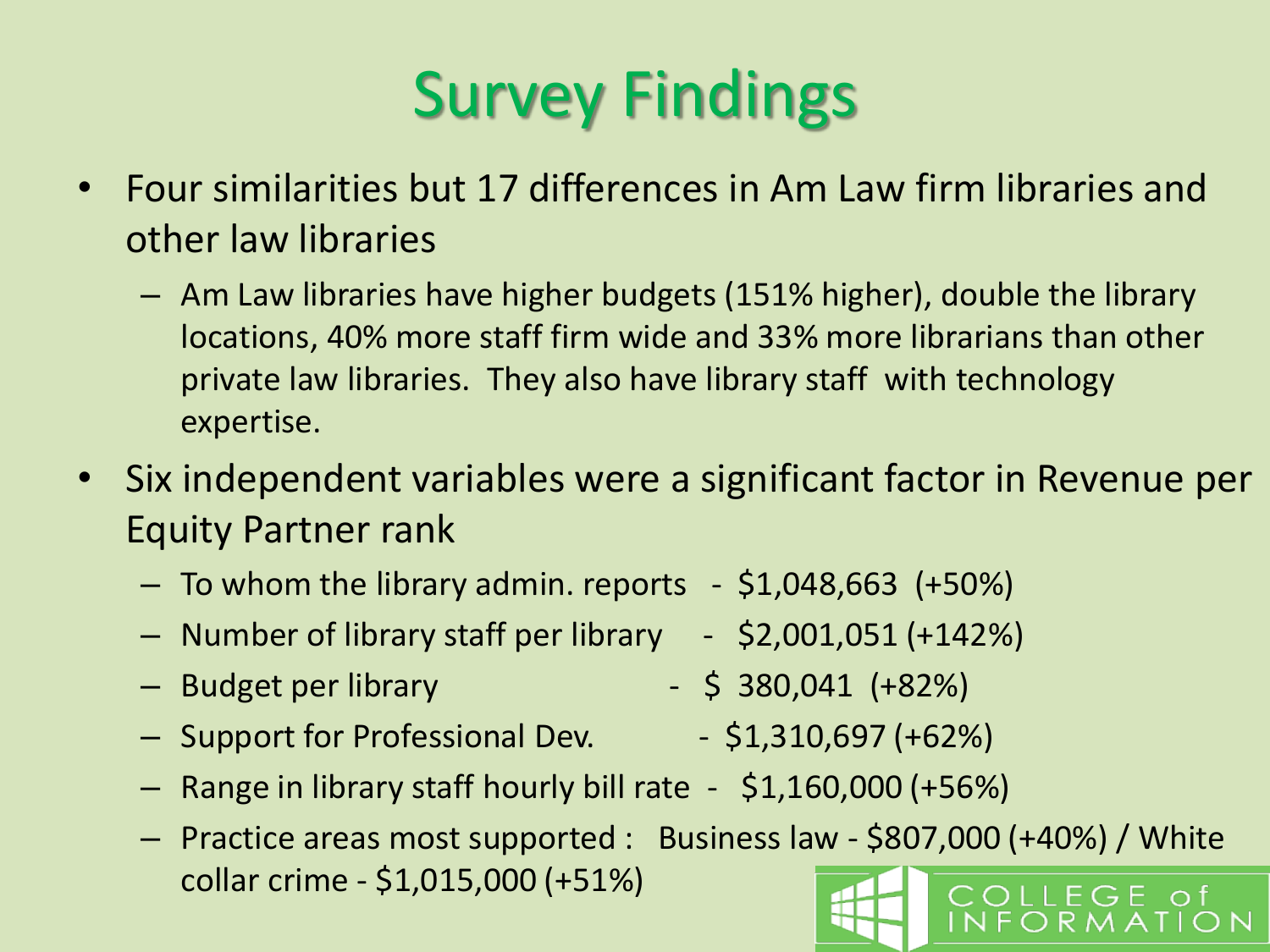#### Future Research

- In depth study of the six characteristics statistically linked to profitability
- Same study in different for-profit industries
- Same study in non-profit organizations using relevant measures of rank, e.g. endowments, membership, or for school libraries student test averages by school or district